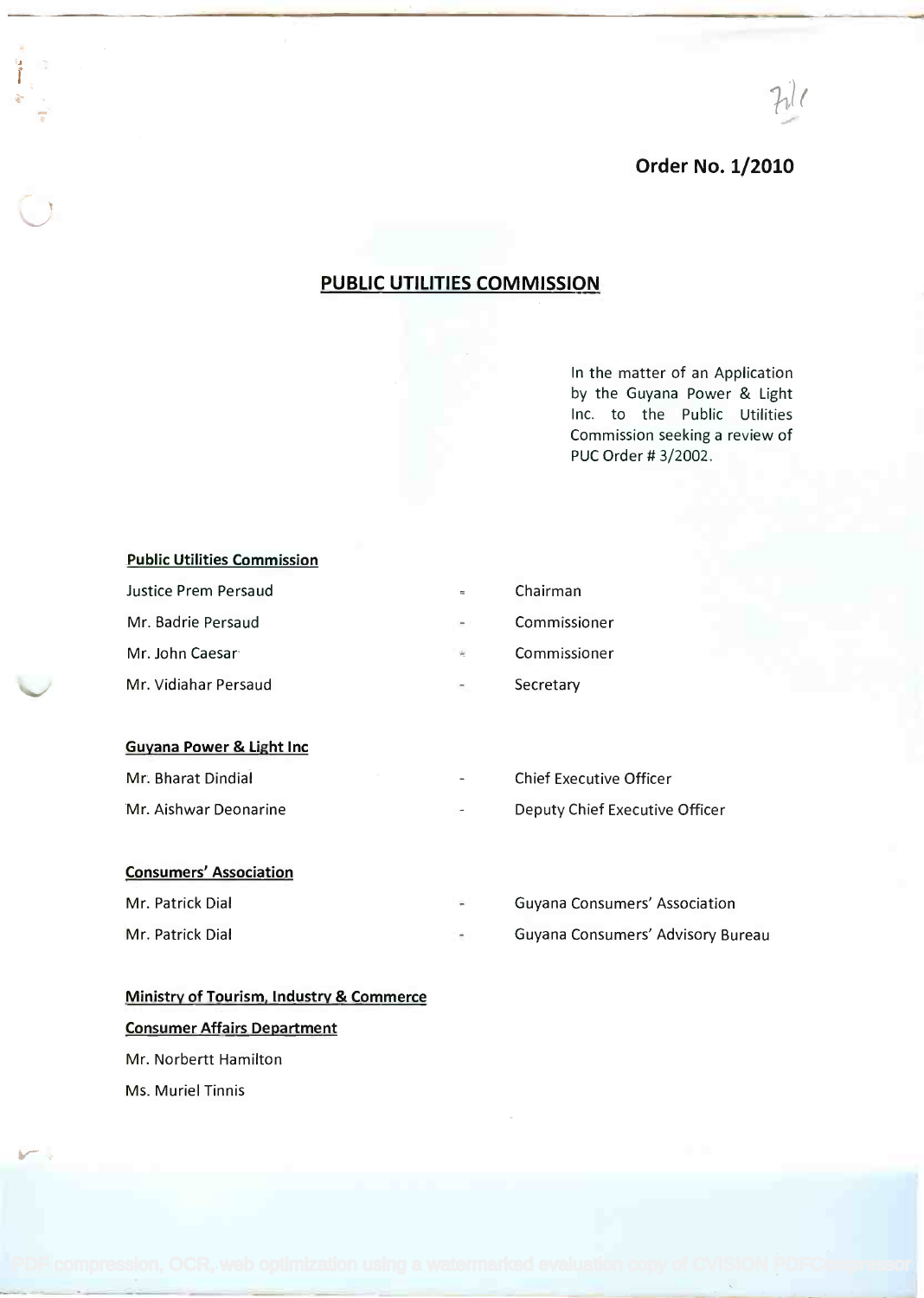On March 12, 2002 the Public Utilities Commission, on its own motion, held a public On March 12, 2002 the Public Utilities Commission, on its own motion, held a public hearing to consider Guyana Power & Light Inc's: (a) maintenance of its property and hearing to consider Guyana Power & Light Inc's: (a) maintenance of its property and equipment and its impact on consumers' services (b) the losses in the electrical system, equipment and its impact on consumers' services (b) the losses in the electrical system, and (c) the outages and load shedding occurring within the system. and (c) the outages and load shedding occurring within the system.

Section 25 of the Public Utilities Commission Act No. 10 of 1999 (the Act) imposes a duty *Section* 25 of the Public Utilities Commission Act No. 10 of 1999 (the Act) imposes a duty on the Utility to maintain its property and equipment in such a condition as to enable it to provide service to the public that is in all respects safe, adequate, efficient, to provide service to the public that is in all respects safe, adequate, efficient, reasonable and non-discriminatory and to provide such service as shall be necessary or reasonable and non-discriminatory and to provide such service as shall be necessary or proper for the accommodation and convenience of the public. proper for the accommodation and convenience of the public.

ti antico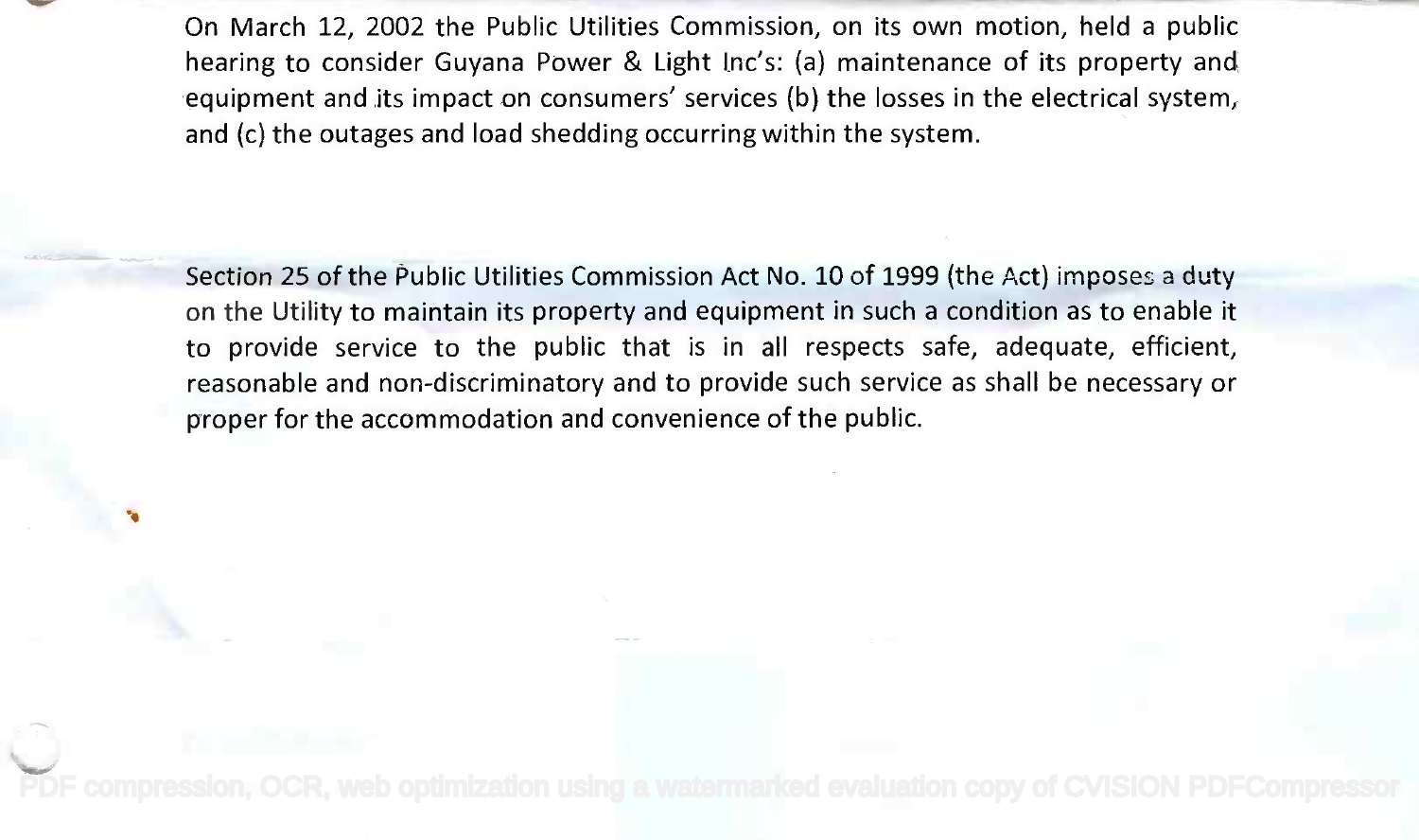On July 23, 2002 the Commission made its order. It was contained in a comprehensive report On July 23, 2002 the Commission made its order. It was contained in a comprehensive report dealing with several aspects of the duties and obligations of the utility, and the rights and dealing with several aspects of the duties and obligations of the utility, and the rights and quality of service to which consumers are entitled. We had found, from the totality of quality of service to which consumers are entitled. We had found, from the totality of evidence, that GPL had not been providing an adequate and or reasonable and or efficient service as a consequence of which consumers suffer losses. In the efficient service as a consequence of which consumers suffer losses. In the circumstances we found that GPL were in breach of the provision of Section 25 of the circumstances we found that GPL were in breach of the provision of Section 25 of the Act and Section 26 was set in motion whereby the Commission made certain orders. Act and Section 26 was set in motion whereby the Commission made certain orders. GPL has filed an Appeal against our order and that matter is pending before the Court of GPLhas filed an Appeal against our order and that matter is pending before the Court of Appeal. Appeal.

GPL has applied to the Commission seeking a review of the Order No. 3/2002 which was GPLhas applied to the Commission seeking a review of the Order No. 3/2002 which was made on 23<sup>rd</sup> July, 2002. The Commission found that GPL has caused loss to consumers in the sum of \$1,368,284,000.00 which was calculated at \$4.70 per kwh; and we in the sum of \$1,368,284,000.00 which was calculated at \$4.70 per kwh; and we ordered GPL to pay such compensation to each consumer at \$4.70 kwh for the number ordered GPLto pay such compensation to each consumer at \$4.70 kwh for the number of kwh which each consumer consumes, with effect from the billing period  $1^\mathrm{st}$  October, 2002 until the amount of \$1,368,284,000.00 is fully discharged. As explained earlier GPL 2002 until the amount of \$1,368,284,000.00 is fully discharged. As explained earlier GPL appealed the order and they have not given any credit to consumers in terms of our appealed the order and they have not given any credit to consumers in terms of our order. order.

GPL has now approached the Commission in terms of Section 77 of the Public Utilities GPL has now approached the Commission in terms of Section 77 of the Public Utilities Commission Act No. 10 of 1999 seeking a review of the said order, and by virtue of Commission Act No. 10 of 1999 seeking a review of the said order, and by virtue of Section 77 of the Act we invited them along with representatives of the consumers' Section 77 of the Act we invited them along with representatives of the consumers' bodies to hear their reasons for the request and the views and comments of the bodies to hear their reasons for the request and the views and comments of the consumer representatives. Mr. Bharat Dindial, the Chief Executive Officer of GPL consumer representatives. Mr. Bharat Dindial, the Chief Executive Officer of GPL undertook to withdraw and discontinue the Appeal filed in 2002 if the Commission in its undertook to withdraw and discontinue the Appeal filed in 2002 if the Commission in its judgement will in any way vary the order. judgement will in any way vary the order.

Mr. Dindial explained that the utility company is experiencing extreme difficulties with Mr. Dindial explained that the utility company is experiencing extreme difficulties with the order pending against it: the order pending against it:

- a) They are likely to benefit from a Policy Based Loan from the IDB to finance the a) They are likely to benefit from a **Policy Based Loan** from the lOB to finance the improvements of the Utility. They have already received one of three tranches improvements of the Utility. They have already received one of three tranches of the amount but the 2002 order in their books is causing a reluctance of the of the amount but the 2002 order in their books is causing a reluctance of the donor body to advance any further funding. donor body to advance any further funding.
- b) Amalia Falls Hydro Project: This project is moving ahead and is slated to cost b) **Amalia Falls Hydro Project:** This project is moving ahead and is slated to cost about US\$600M. The Chinese Development Bank will offer assistance and will about US\$600M. The Chinese Development Bank will offer assistance and will contribute \$3.00 to each \$1.00 the IDB grants to the utility. contribute \$3.00 to each \$1.00 the lOB grants to the utility.

Both the Policy Based Loan and the Hydro Project are tied up and GPL has to eventually Both the Policy Based Loan and the Hydro Project are tied up and GPLhas to eventually sign a PPA with Amalia Falls management for the purchase of the power generated by sign a PPA with Amalia Falls management for the purchase of the power generated by that project. that project.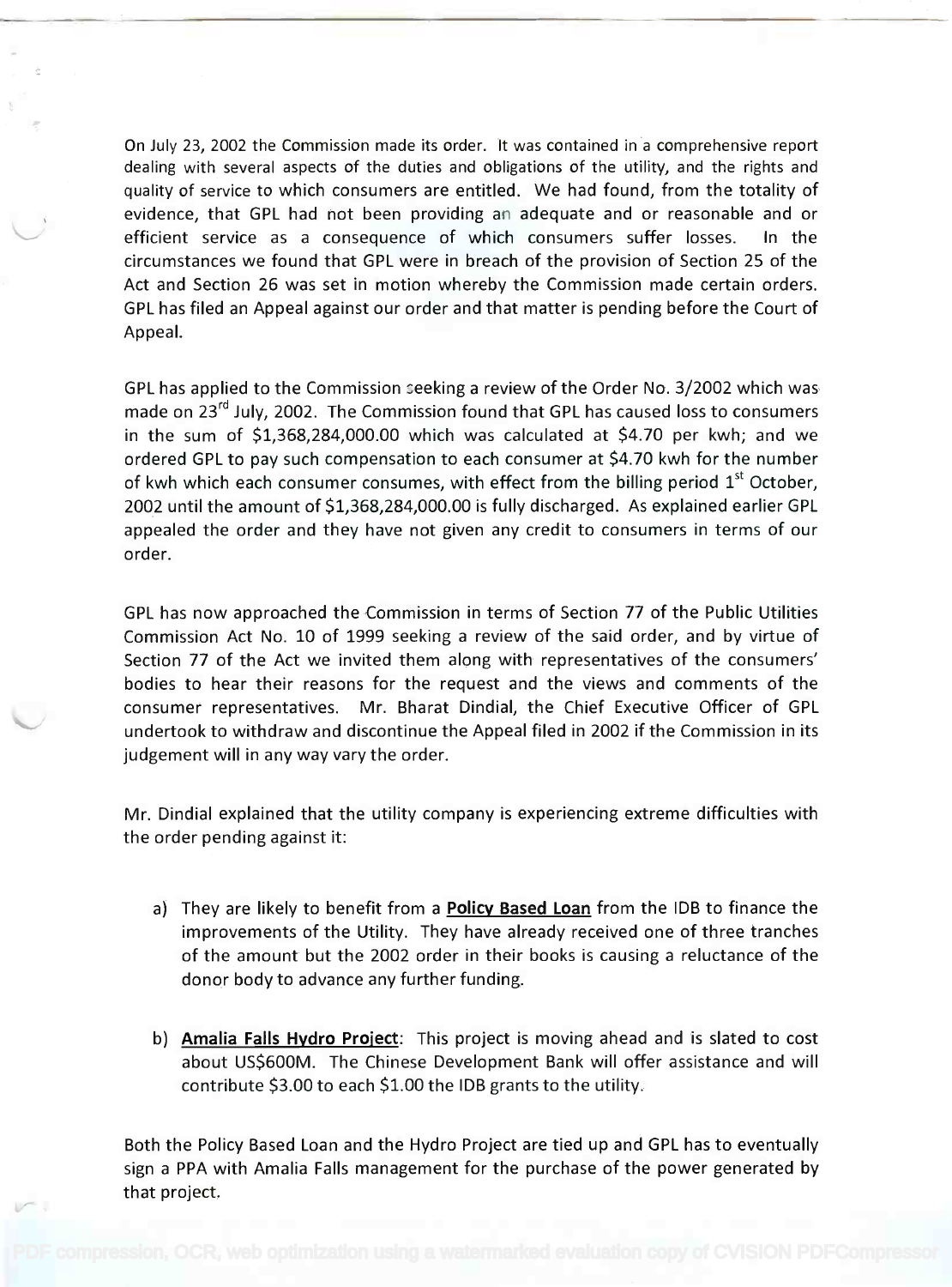The Government of Guyana has not agreed to guarantee the loans.

Over the years from 2002, GPL has foregone increases in rates for electricity, to which Over the years from 2002, GPL has foregone increases in rates for electricity, to which they are entitled under its Licence, of approximately \$20B. (Twenty Billion dollars), and they are entitled under its Licence, of approximately \$20B. (Twenty Billion dollars), and if it were to fund financing for the order of the Commission those rates would have had if it were to fund financing for the order of the Commission those rates would have had to be added to the tariff. When the price of fuel was sky-rocketting the government stepped in and offered \$3.7B in 2008 to ease or restrict any increase on consumers. If stepped in and offered \$3.7B in 2008 to ease or restrict any increase on consumers. If GPL had enforced its right to increase, the rates would have been about 70% over and GPL had enforced its right to increase, the rates would have been about 70% over and above the current domestic tariff, or about \$80.00 per kwh. above the current domestic tariff, or about \$80.00 per kwh.